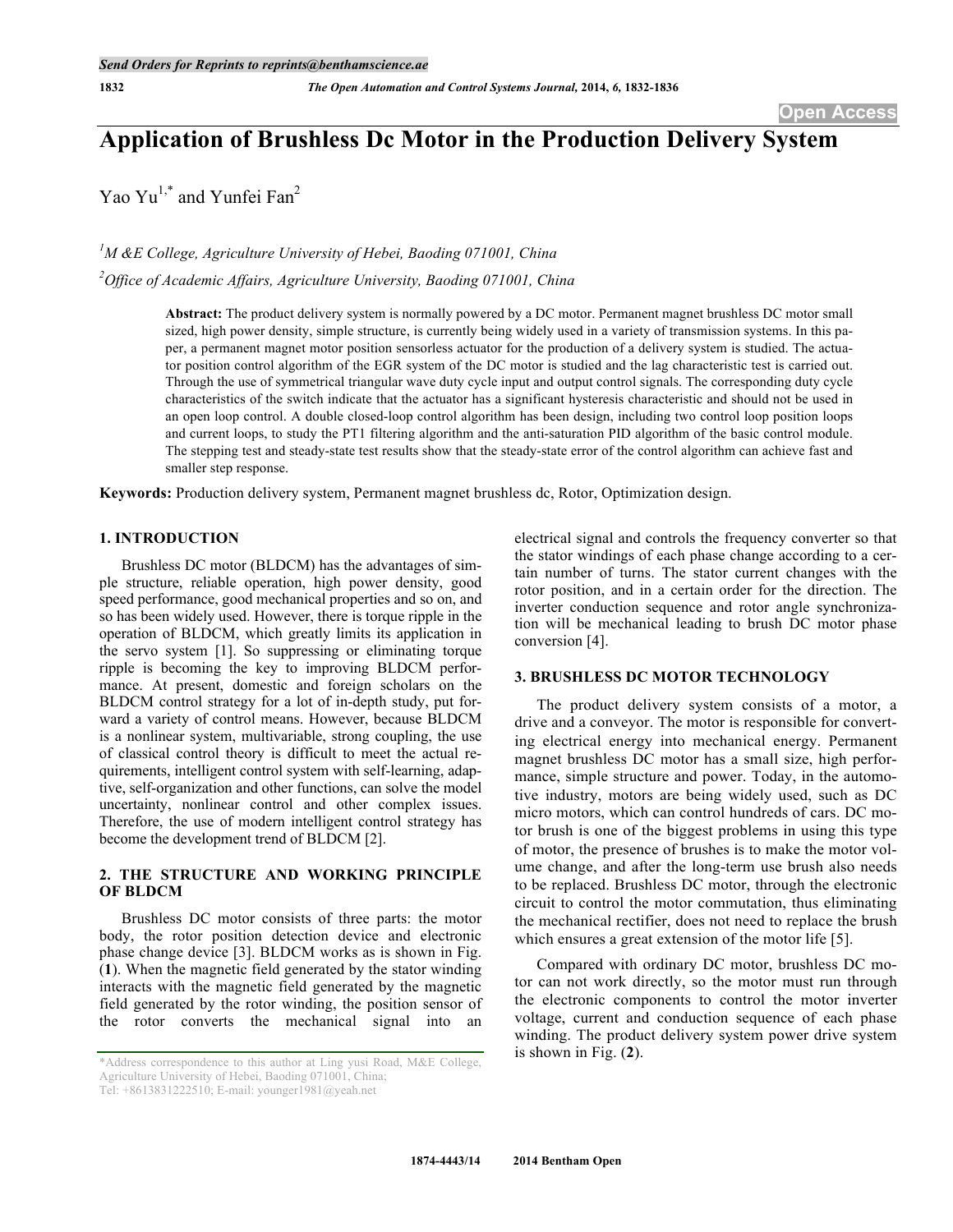

**Fig. (1).** The working principle of BLDCM.



**Fig. (2).** Electric drive system of the production delivery schemes.



**Fig. (3).** The basic structure of the MRAC system.

Today, the application of high speed and high power amplifiers for brushless DC motors has become a trend. In the product delivery system, reducing the size of the motor and the compressor has a positive meaning. Embedded permanent magnet motor with high efficiency, small size, power density, solid structure, weak magnet and so on, is suitable for brushless DC motor applications. Although the motor magnets are inserted directly into the internal shoe to protect the function of the magnet, the mechanical stress and strength of the motor are not reduced. [6].

# **4. INTELLIGENT CONTROL OF BLDCM**

#### **4.1. Model Reference Adaptive Control**

Model Reference Adaptive Control (MRAC) is an adaptive control that is currently considered one of the most mature applications. The basic principle of MRAC is that the output of the object and the reference model produces the desired phase comparison by generating the error signal. MRAC does not require a mathematical model of the controlled object, does not require parameter identification, and is easy to implement adaptive speed. MRAC has a simulation application of a control system with a dualloop BLDCM drive system, that is, a hysteresis current controller with a loop speed from the outer ring and other currents from the inner ring. MRAC control has better static and dynamic performance than PI control. The system structure is shown in Fig. (**3**).

#### **4.2. Fuzzy Control**

Fuzzy control does not depend on the object model. It uses language variables to describe the system characteristics, and in the dynamic information system and fuzzy control rules on the basis of appropriate control, achieved a good dynamic response. Hardware is relatively simple and powerful. At present, the basic fuzzy control usually in-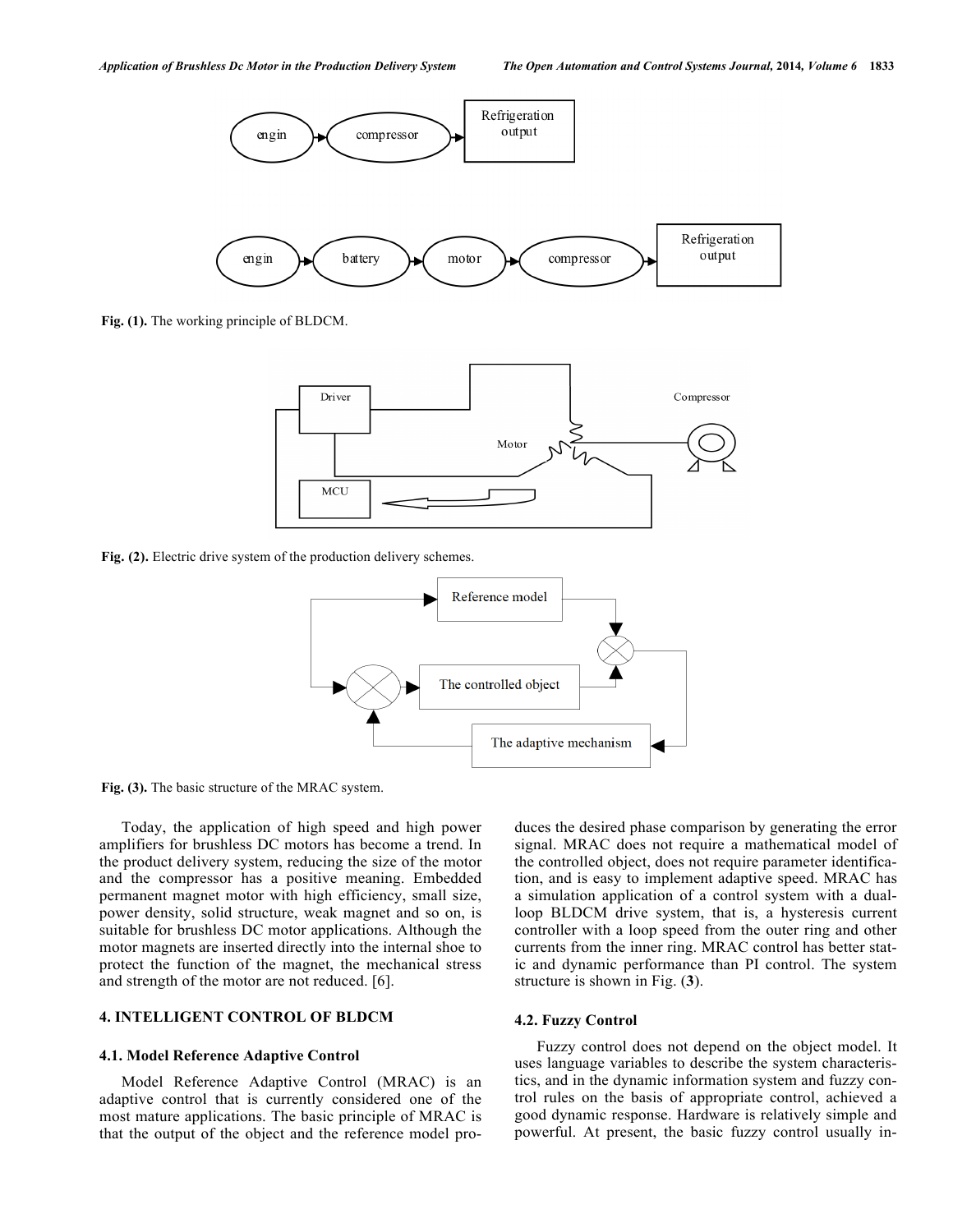

**Fig. (4).** BLDC control system structure diagram of the current hysteresis loop

cludes fuzzy PID control, fuzzy PID dual control and adaptive fuzzy PID control. Fuzzy PID dual control principle is to set the error set value, according to the feedback value error size, to achieve fuzzy PID control and reference value of the switch. The control system has good dynamic and steady state performance to achieve fuzzy control and PID control complementary advantages. Fuzzy adaptive PID control principle is to use the PID controller fuzzy rules and parameters to achieve on-line self-tuning, improving the performance of PID controller. In order to solve this problem, many scholars use modern optimization algorithm to optimize fuzzy control rules, such as genetic algorithm, neural network algorithm, particle swarm algorithm, ant colony algorithm. Genetic algorithm is used to optimize the fuzzy control rules and obtain fuzzy rule optimization. The simulation results show that the method can improve the anti - jamming ability of the system [7].

#### **4.3. The Grey Control**

Gray prediction system control is based on the uncertainty of gray system theory control method. The gray prediction method includes known information and uncertain information. Due to BLDCM's own parameters and uncertain external disturbances, the BLDCM mathematical model can be divided into deterministic and indeterminate parts. The uncertainty of the gray model consists of a controlled object, a gray predictor, and a grayscale control system to achieve a certain degree of contrast. The simulation results show that the control performance of the linear motor control mode is better than that of the traditional control mode without load or load change, and the dynamic response is good and the anti - jamming performance is good [8]. BLDCM control system current hysteresis loop gray scale control is shown in Fig. (**4**).

# **5. DOUBLE CLOSED-LOOP POSITION CON-TROL ALGORITHM**

#### **5.1. Double Closed-Loop Position Control Algorithm**

The control algorithm includes two parts: the position control loop and the current control loop, each including the original closed-loop control target value, the filter target value, the measured value, the error and the control output variable. The main processing algorithms include filter algorithm and PID control algorithm. For the position control loop, after the filter obtains the filtered target value, the actuator sensor measures the difference between the target value  $\Delta I$  and the measured current P, and uses the PID algorithm to calculate the output current value of the target position control loop. Current control loop's original goal is to measure the current control error, and finally into the PID algorithm to calculate the duty cycle output [9].

# **5.2. PT1 Filter Module**

The *PT*<sub>1</sub> algorithm is mainly used for filtering, namely to remove high frequency input signal disturbance. The discrete difference equation is as follows:

$$
Y_k = aY_{k-1} + (1 - a)X_{k-1} \tag{1}
$$

In the formula:

Y is the output;

X is input;

K is the computing time;

a is filter coefficient, ranging from 0 to 1.

For the sampling time of  $T_0$  system, filter coefficients of using the following formula:

$$
a = e^{-T_0/T_1} \tag{2}
$$

In the formula:

 $T<sub>1</sub>$  is the filter time.

S is the corresponding transfer function, as follows:

$$
\frac{1}{1+T_1S} \tag{3}
$$

The control algorithm allows the step input to be filtered to obtain a smooth transition curve and adjust the filter time to control the response speed.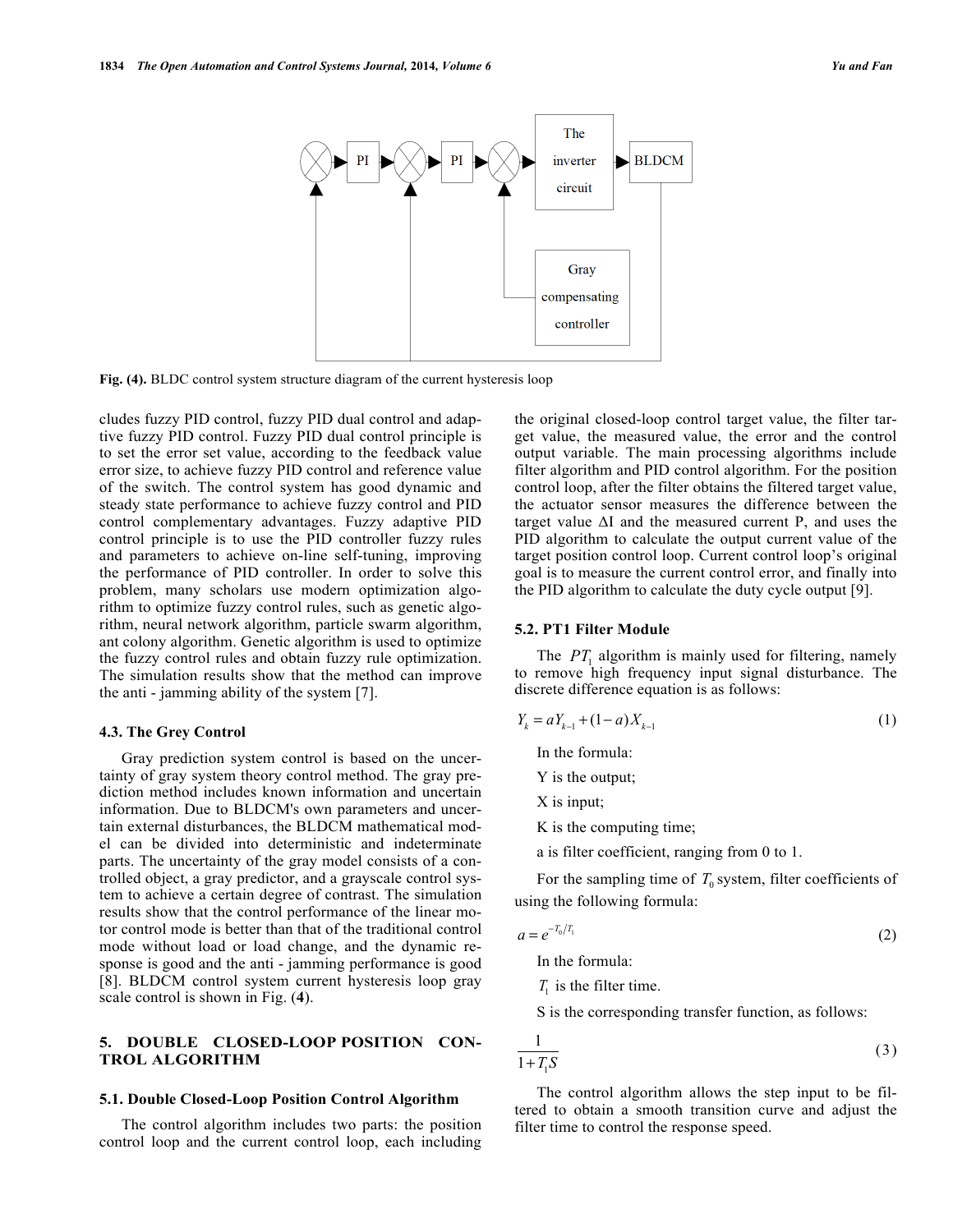

**Fig. (5).** Embedded radial type rotor structure schematic drawing.



**Fig. (6).** Embedded tangential type rotor structure schematic drawing.

# **5.3. The PID Control Module**

PID algorithm with incremental PID control algorithm:

$$
u_{k} = u_{k-1} + K_{P}(e_{k} - e_{k-1}) + K_{i}e_{k} + K_{d}(e_{k} - 2e_{k-1} + e_{k-2})
$$
\n
$$
(4)
$$

In the formula:

 $U<sub>K</sub>$  is the output;

 $E<sub>K</sub>$  is the difference between the actual value and the target value;

Kp, Ki and Kd are the proportional, integral and differential coefficients, respectively. In order to avoid system problems caused by saturator saturation in engineering applications, anti-saturation treatment is required. In this algorithm, there are two cases that will trigger a saturation state: the integral output is less than the lower limit of the integral, the input error is less than 0; the integral output is greater than the integral lower limit and the input error is greater than 0. When the trigger input is saturated, the integral input normal error is 0, so that the integral output is no longer updated. In order to maintain the current state, the maximum or minimum state is required until the input error changes from the saturation state. The anti-saturation algorithm not only limits the maximum and minimum integral outputs, but also has a faster response speed.

# **6. THE ROTOR STRESS ANALYSIS AND STRUCTURAL OPTIMIZATION**

According to the magnetization direction of the permanent magnet and the direction of the rotor, the relationship



## **6.1. Radial Embedded Structure**

This structure has a small magnetic flux leakage coefficient, the rotor has a high mechanical strength, plug-in permanent magnet shape is not easy to change, simple structure, reliable operation and so on. Fig. (**5**) shows a few radial embedded rotor structure diagrams.

## **6.2. Tangential Embedded Structure**

This structure has the advantage of providing a magnetic pole distance between two adjacent poles, each of which can greatly increase the magnetic flux. At the same time, compared with the radial motor rotor structure, the reluctance torque increased significantly. Fig. (**6**) shows a schematic view of several tangential embedded rotor structures.

## **6.3. Mixed Structure**

The structure has the advantages of cutting and radial type rotor structure, but its manufacturing process is more complicated. The structural circuit showing the hybrid embedded rotor magnet is shown in Fig. (**7**).

# **7. THE COMPRESSOR DRIVEN LINK**

In the product delivery system, the drive link is critical to the components of the entire system. Due to the battery voltage level, the power supply voltage drive system will be limited to a certain level. In this paper, the drive voltage